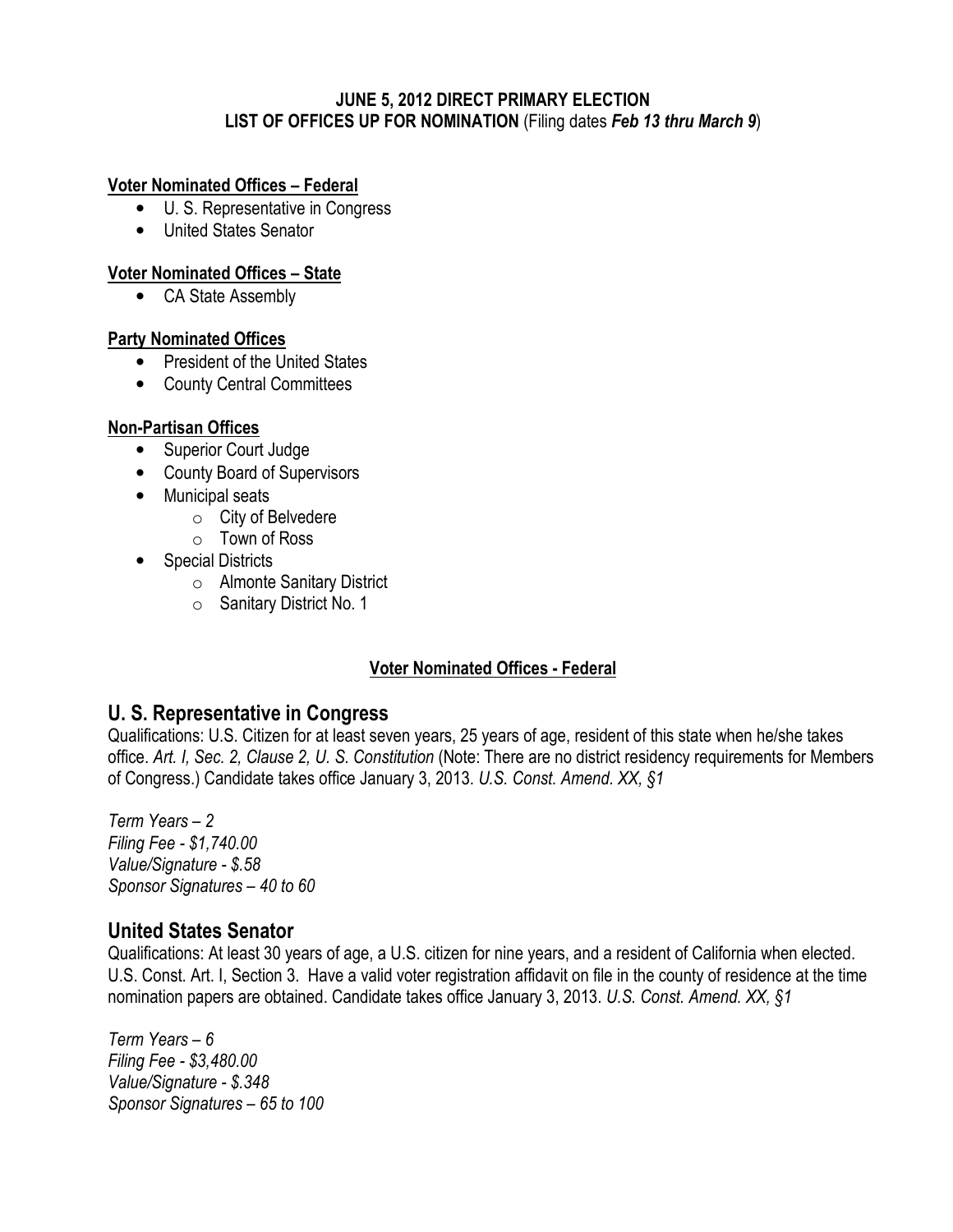### JUNE 5, 2012 GENERAL PRIMARY ELECTION LIST OF OFFICES UP FOR NOMINATION (Filing dates Feb 13 thru March 9 – continued

### Voter Nominated Offices – State

## California State Assembly

Qualifications: U.S. citizen, registered voter and qualified to vote for that office at the time nomination papers are issued. May not have served three terms in the State Assembly since November 6, 1990. Candidate takes office December 3, 2012. Art. IV, Sec. 2a, Cal. Const.

Term Years – 2 Filing Fee - \$952.91 Value/Signature - \$.635273 Sponsor Signatures – 40 to 60

**California State Senator** Due to redistricting by the voter-approved California Citizens Redistricting Commission this office is not on the ballot in Marin County.

## Party Nominated Offices

## President of the United States

Candidates for the California ballot are determined by the Secretary of State.

# County Central Committees

Qualifications: candidate must be registered with the political party he or she seeks, not less than three months prior to the nomination period. The candidate must not have been registered with another qualified political party within 12 months, however a candidate can be registered as "declines to state" the 9 months previous to the 3 month period. (EC § 8001) All newly elected candidates will be notified of taking office by the Central Committees before the organizational meeting. There are no filing period extensions for Central Committee candidates. \*\*

Term Years – 2 Filing Fee - none Sponsor Signatures – 20 to 40

#### CENTRAL COMMITTEE SEATS BY SUPERVISORIAL DISTRICT

| <b>PARTIES</b> | ⊺otal | 1st Dist | 2nd Dist      | 3rd Dist      | 4th Dist | 5th Dist     |                                  |
|----------------|-------|----------|---------------|---------------|----------|--------------|----------------------------------|
| Democratic     | 23    | <b>5</b> | $\mathcal{L}$ | $\mathcal{L}$ |          |              | Green ----- 7 AT LARGE           |
| Republican     |       |          |               |               |          | $\mathbf{h}$ | Peace & Freedom ----- 7 AT LARGE |
| Amer. Indep.*  |       |          |               |               |          |              | Libertarian ----- 7 AT LARGE     |

\*The number of County Central Committee openings will be determined on the basis of registration figures as transmitted to the Secretary of State by County Clerks no later than February 1, 2012, and are therefore subject to change. (Elections Code §2187, §7650)

\*\* If the number of candidates filed does not exceed the number of candidates to be elected from that district, the candidates' names shall not appear on the ballot unless a petition indicating that a write-in campaign will be conducted for the office and signed by 25 registered voters affiliated with the political party is filed. EC § 7423, 7673, 7228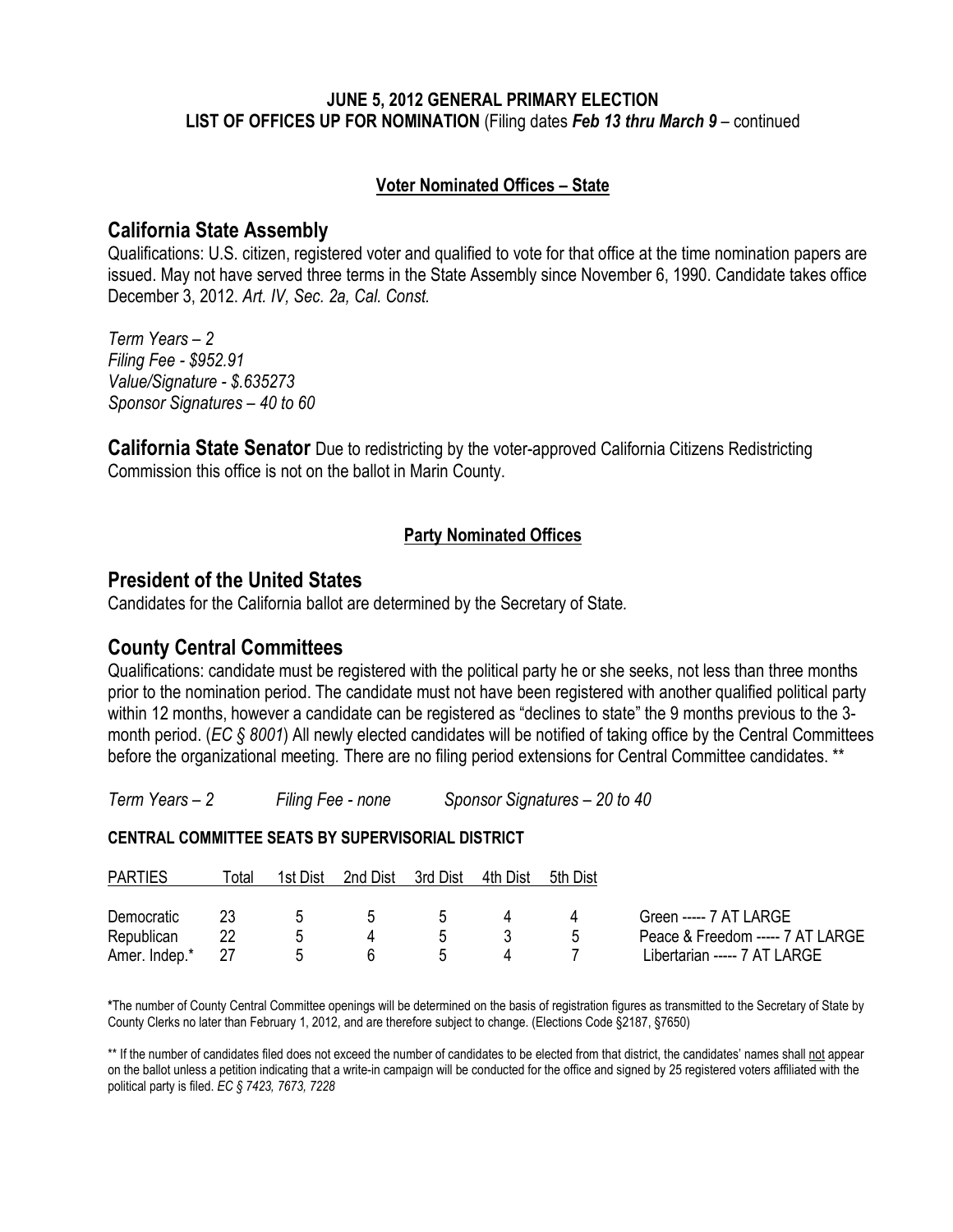### JUNE 5, 2012 GENERAL PRIMARY ELECTION LIST OF OFFICES UP FOR NOMINATION (Filing dates Feb 13 thru March 9 – continued

## Non-Partisan Offices

## Superior Court Judge

Qualifications: Member of the State Bar or judge of a court of record in California for the preceding 10 years. Art. VI, Sec. 15, Cal. Const. Candidates take office Jan 7, 2013. Art. VI, Sec. 16c, Cal. Const.

Office No. 1 - Kelly V. Simmons

## Office No. 2 - Lynn Duryee

## Office No. 3 - James T. Chou

Term Years – 6 Filing Fee - \$1,787.89 Value/Signature - \$.2499846 Sponsor Signatures – 20 to 40

### If the incumbent is the only candidate to file his or her nomination papers for the office of Superior Court Judge:

a) his/her name shall not appear on the *primary* election ballot unless a petition indicating that a write-in campaign will be conducted for the office and signed by at least 0.1 percent of the registered voters eligible to vote for the office, is filed with the Registrar, within 10 days after the close of the nomination period. The petition must contain at least 100 signatures but no more than 600 signatures. EC § 8203

b) his/her name shall not appear on the *general* election ballot unless a petition indicating that a write-in campaign will be conducted for the office and signed by at least 0.1 percent of the registered voters eligible to vote for the office, is filed with the Registrar not less than 83 days before the general election. The petition must contain at least 100 signatures but no more than 600 signatures. EC § 8203

# County Board of Supervisors

Qualifications: Candidate shall have been a registered voter of the district which he/she seeks to represent for at least 30 days immediately preceding the deadline for filing nomination documents for the office of supervisor, and shall reside in the district during his/her incumbency. Govt. Code §25041 Candidates take office January 7, 2013. Govt. Code 24200

#### District 2 - Catherine Rice

District 3 - Kathrin E. Sears

## District 4 - Stephen H. Kinsey

Term Years – 4 Filing Fee - \$977.39 Value/Signature - \$.2499718 Sponsor Signatures – 20 to 40